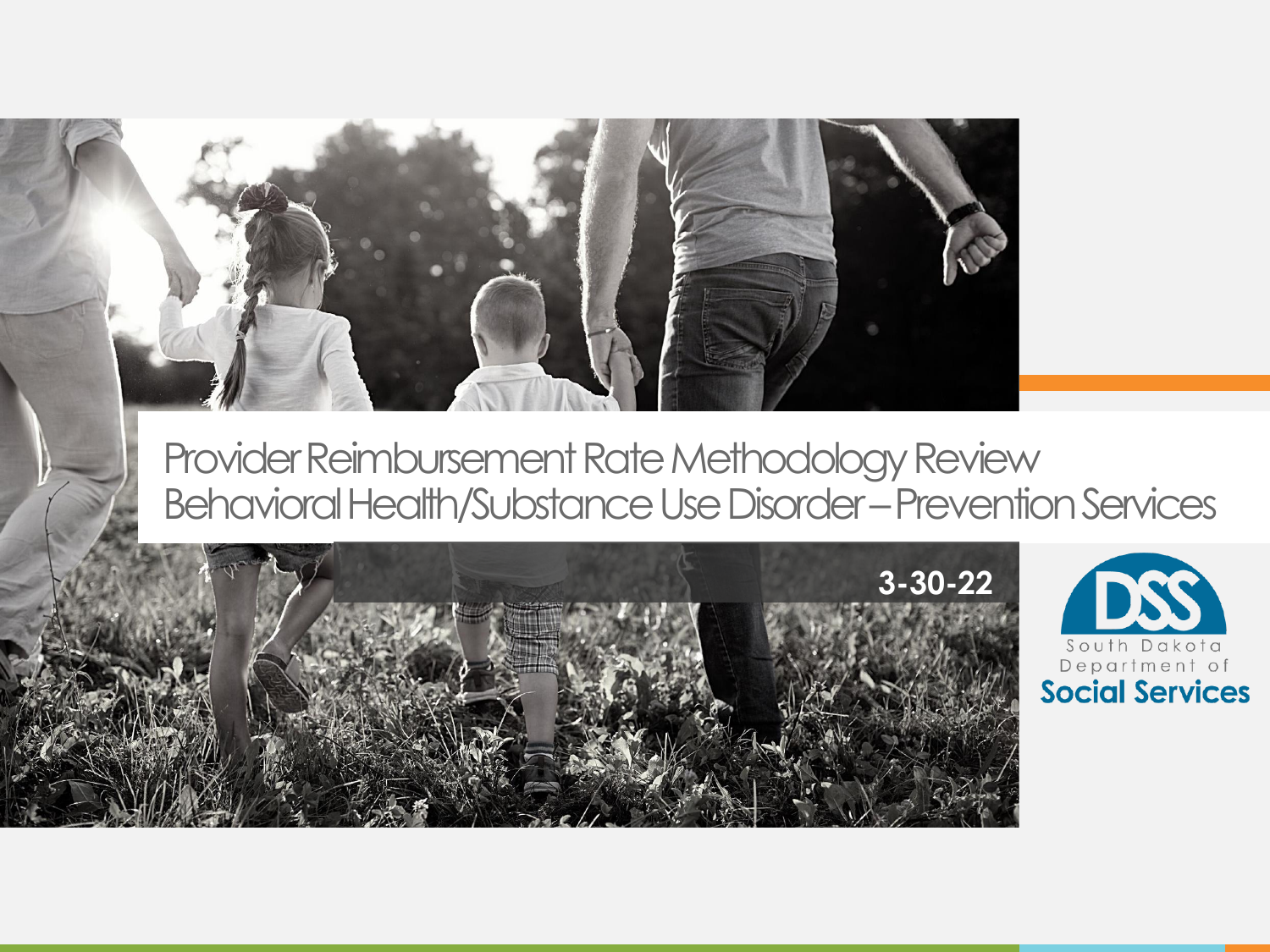### **List of Service Categories and Prioritization**

Behavioral Health – Prevention Services included in the state fiscal year 2022 review are:

❑Prevention Services

❑Information Dissemination (H0024)

❑Education (H0025)

❑Community Based (H0026)

❑Environmental (H0027)

❑Problem ID and Referral (H0028)

❑Alternatives (H0029)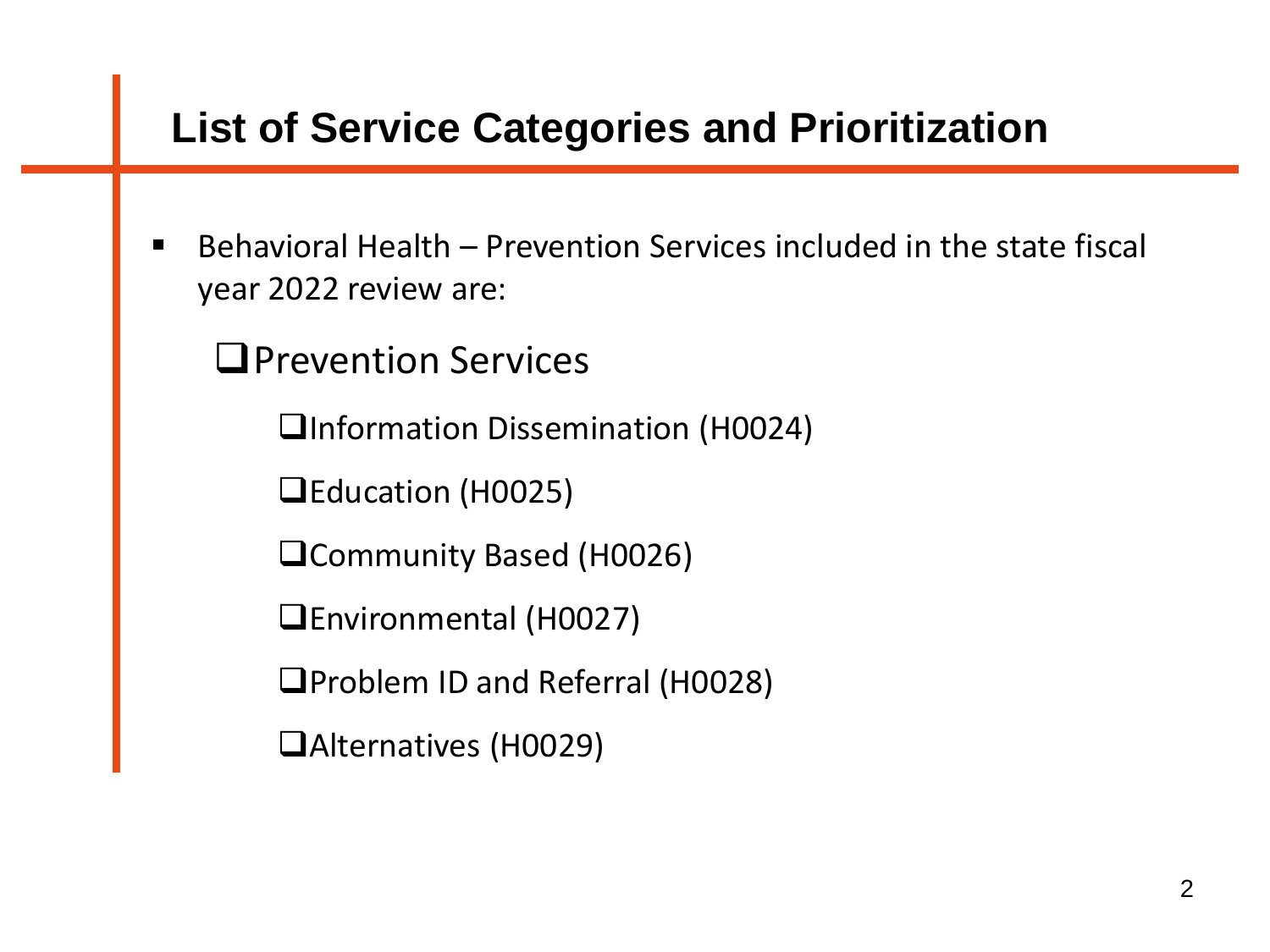# **Rate review: Prevention SFY22 Contracts:**

| <b>Prevention Contracts - SFY22</b>                     |    |           |          |                          |    |           |    |              |          |                          |     |                          |     |                          |    |              |    |                          |    |                        |
|---------------------------------------------------------|----|-----------|----------|--------------------------|----|-----------|----|--------------|----------|--------------------------|-----|--------------------------|-----|--------------------------|----|--------------|----|--------------------------|----|------------------------|
|                                                         |    | Info      |          |                          |    |           |    |              |          |                          |     |                          |     |                          |    | Resource     |    |                          |    | <b>SFY22 contracts</b> |
| Prevention Contracts - (SAPT)                           |    | Dis       |          | Education                |    | Community |    | Environ      |          | Problem ID               |     | Alternative              |     | Eval                     |    | Develop      |    | Misc                     |    | <b>Totals</b>          |
| Action for the Betterment of the Community              | S  | 2,550     | \$       | 2.500                    | S  | 31.587    | S. | 7.800        | - 5      | 7.875                    | S   |                          | S   | $\overline{\phantom{a}}$ | \$ | $3.500$ \$   |    | $\overline{\phantom{a}}$ | \$ | 55.812                 |
| Alliance for Substance Abuse Prevention                 | \$ | 17.085    | -5       |                          | S  | 29.650    | S  | 1.200        | S        | ٠                        | S   | 720                      | S   | 2.500                    | S  | 1.500        | S  | 5.471                    | Ś  | 58,126                 |
| Aliive - Roberts County Inc.                            | S  |           | S        | 35.835                   | S  | 3.025     | S  | ä,           | S        |                          | S   | ÷.                       | S   | 3.000                    | S  | 571          | S  | 6.572                    | Ś  | 49,003                 |
| Avera St Luke's                                         | S  | 2.000     | S        | 20.004                   | S  | 3.000     | S  | 2.000        | - 5      | 18.100                   | S   |                          | S   | 5.000                    | S  | 6.200        | S  | 5.539                    | Ś  | 61,843                 |
| Carroll Institute                                       | s  | 5.000     | S        | 60.000                   | S  | 6.000     | S  |              | s        | 25.000                   | S   | 4.789                    | S   | 4.000                    | S  | 2.200        | S  | 9.515                    | Ś  | 116,504                |
| Dakota Drug & Alcohol Prevention Inc.                   | s  | 19.125    | -5       | 10.009                   | S  | 41.085    | S  | 12.000       | l S      | 52.800                   | S   |                          | S   | 13.702                   | S  | 2.000        | S  | 9.376                    | S  | 160,097                |
| East Central MH/CD Center, Inc.                         | s  | 2.000     | -S       | 5.500                    | S  | ٠         | S  | ٠            | S        | 1.740                    | S   | $\overline{\phantom{a}}$ | s   |                          | s  |              | S  |                          | Ś  | 9,240                  |
| EMPOWER Coalition of Southern Hills, Inc.               | s  | 8.517     | -S       | 10.200                   | S  | 10.955    | s  | 9.600        | - \$     | 3.990                    | S   | 3.840                    | s   | 2.885                    | s  | 2.701        | S  | 6.030                    | Ś  | 58,718                 |
| Youth & Family Services (Oyate Okolakiciye Coalition \$ |    | 9.996     | S        | 19.192                   | S  | 13.750    | S  | 600          | - 5      | ٠                        | S   | 2.400                    | s   | 4.736                    | S  | 1.560        | S  | 5.394                    | Ś  | 57,628                 |
| Human Service Agency (NEPRC)                            | S  | 28.190    | -5       |                          | S  | 26.325    | -S | 144          | -S       | 4.800                    | S   |                          | S   |                          | s  | 6.010        | S  | 11.356                   | Ś  | 76,825                 |
| Human Service Agency(WHY Coalition)                     | S  | 10.200    | -5       | 17.340                   | S  | 26.338    | S  | 1.920        | S        | 13.320                   | S   | 960                      | \$  | 3.000                    | S  | 3.000        | -5 | 4.984                    | Ś  | 81,062                 |
| Lewis & Clark Behavioral Health Services Inc.           | \$ | 14.000    | -5       | 15.427                   | S  | 3.345     | S  | ٠            | S        | 5.725                    | S   | ٠                        | S   | 3.500                    | -5 | $3.500$   \$ |    | 5.175                    | .Ŝ | 50,672                 |
| Lifeways Inc. (Rapid City)                              | S  | 19,766    | -5       | 87.899                   | S  | 12.000    | \$ | ٠            | S        | 97.950                   | S   | ٠                        | \$  | 19.756                   | -5 | 3.471        | S  | 11.881                   | S  | 252,723                |
| Lifeways Inc. (Southern Hills)                          | S  | 6.581     | -5       | 22.569                   | S  | 770       | S  | ٠            | S        | 3.581                    | S   | $\overline{\phantom{a}}$ | S   | 3.350                    | S  | 303          | S  | 1.600                    | Ś  | 38,754                 |
| Michael Glynn Memorial Coalition                        | S  | 7.650     | -5       | 6.375                    | S  | 8.250     | S  | 4.200        | l S      | $\overline{\phantom{a}}$ | s   | $\overline{\phantom{a}}$ | S   | 800                      | S  | $2.000$ \ \$ |    | 1,734                    | Ś  | 31,009                 |
| Lakota Youth - Native American Advocacy Program         | S  | 3,290     | -5       | 19.167                   | S  | 33,223    | S  | ٠            | s        | 6.045                    | S   | 38.730                   | S   | 6.398                    | S  | 4.131        | S  | 6,804                    | Ś  | 117,788                |
| Northern State University                               | S  | 8.400     | -5       | 7.100                    | S  | 13.177    | S  | 5.500        | S        | 7.000                    | S   | 12.000                   | S   | 6.000                    | S  | 2.500        | S  | 6.259                    | Ś  | 67,936                 |
| Redfield Public School                                  | S  | 3.278     | -5       | 51.026                   | S  | 9.700     | S  | 204          | S        | 1,900                    | S   |                          | S   | 4.000                    | S  | 2.000        | S  | 4,800                    | Ŝ  | 76,908                 |
| Three Rivers MH/CD Center                               | \$ | 8.175     | -5       | 5,508                    | s  | 34.642    | S  | 3.360        | <b>S</b> |                          | S   | 1.546                    | \$  | 5.537                    | \$ | 1.013        | -5 | 3.862                    | S  | 63,643                 |
| University of South Dakota                              | S  | 9.000     | <b>S</b> | $\overline{\phantom{a}}$ | S  | 4.000     | S  | ٠            | S        | 21.204                   | S   | $\sim$                   | \$  | 4.779                    | -5 | $6.000$   \$ |    | 4.420                    | Ŝ  | 49,403                 |
| Volunteers of America, Dakotas (SEPRC)                  | S  | 22.555    | -5       |                          | S  | 22.305    | S  | 2.400        | - \$     | 7.200                    | S   | $\tilde{\phantom{a}}$    | S   | $\overline{\phantom{a}}$ | S  | 6.082        | S  | 9.427                    | Ś  | 69,969                 |
| Whatever It Takes Coalition (WIT)                       | S  | 4.160     | 5        | 8.415                    | S  | 9.075     | S  | $1.440$ \ \$ |          | ä,                       | S   | ٠                        | \$  | 1.050                    | S  | 670          | S  | 3.315                    | Ś  | 28,125                 |
| Youth and Family Services, Inc. (WPRC)                  | S  | 18.505    | S.       | 7.200                    | S  | 25.155    | S  | 1.500        | S        |                          | S   |                          | S   |                          | S  | 6.875        | S  | 11,580                   | Ŝ  | 70,815                 |
| <b>TOTAL</b>                                            |    | \$230,023 | \$       | 411.266                  | \$ | 367,357   | \$ | 53.868       | \$       | 278,230                  | \$. | 64.985                   | \$. | 93.993                   | \$ | 67.787       | \$ | 135,094                  | s  | 1,702,603              |
|                                                         |    |           |          |                          |    |           |    |              |          |                          |     |                          |     |                          |    |              |    |                          |    |                        |
|                                                         |    |           |          |                          |    |           |    |              |          |                          |     |                          |     |                          |    |              |    |                          |    |                        |
|                                                         |    | H0024     |          | H0025                    |    | H0026     |    | H0027        |          | H0028                    |     | H0029                    |     | Eval                     |    | Resd         |    | Misc                     |    |                        |
| Rate (15 Minute) SFY22                                  | s. | 12.75     | Ś        | 12.75                    | Ś  | 13.75     | \$ | 12.00        | Ś        | 15.00                    | Ś   | 12.00                    |     |                          |    |              |    |                          |    |                        |

#### Miscellaneous includes Administration, Ancillary and Travel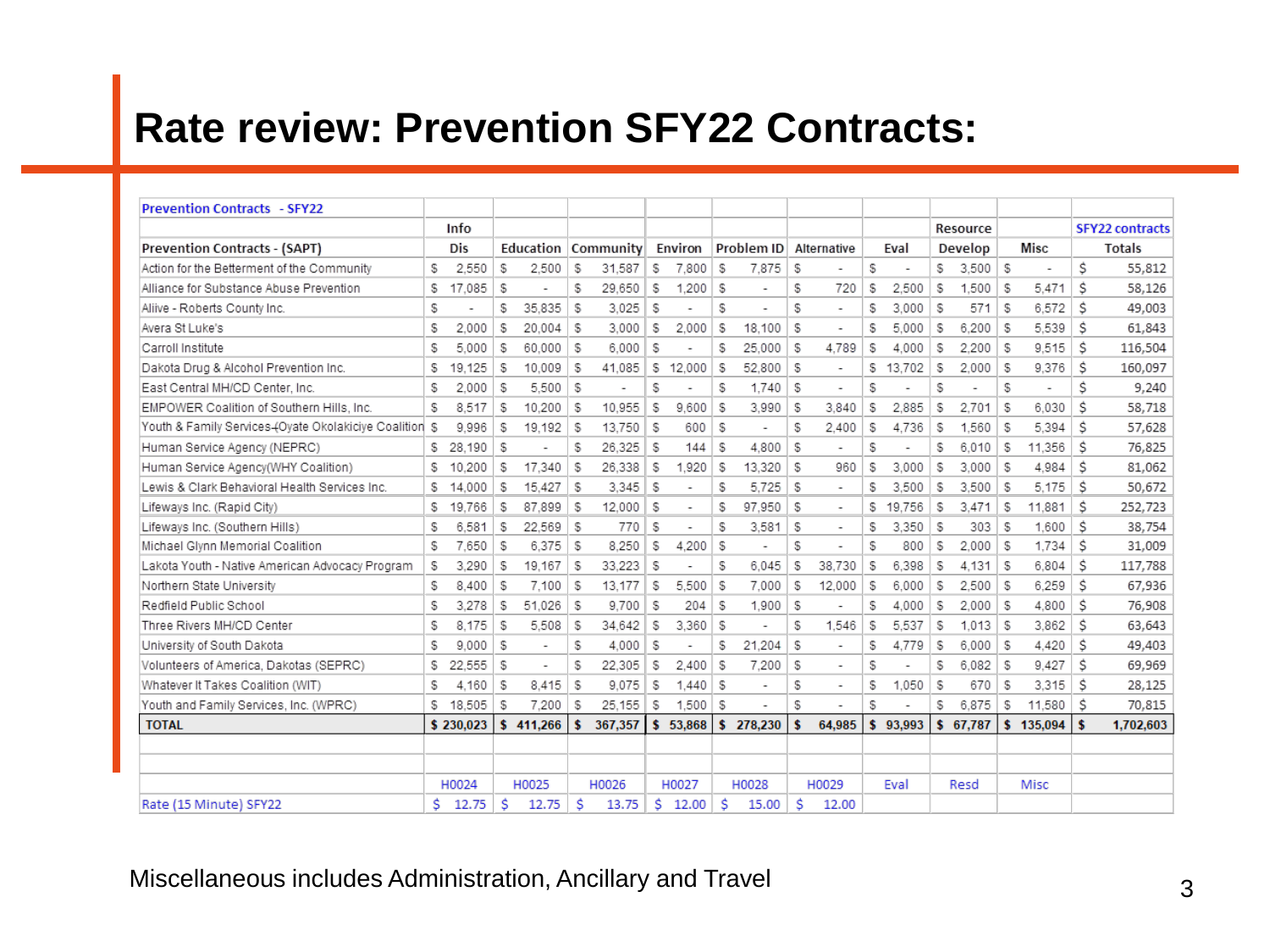# **Rate review: Prevention SFY22 Contracts:**

|                                               |    | Info                     |    |                   |     |                          |    |         |   |                          |   |                          |   |                          |    | Resource |    |                     |    | <b>SFY22 contracts</b> |
|-----------------------------------------------|----|--------------------------|----|-------------------|-----|--------------------------|----|---------|---|--------------------------|---|--------------------------|---|--------------------------|----|----------|----|---------------------|----|------------------------|
| <b>Prevention - Meth Contracts:</b>           |    | Dis                      |    | Education         |     | <b>Community</b>         |    | Environ |   | Problem ID               |   | Alternative              |   | Eval                     |    | Develop  |    | Misc                |    | Totals                 |
| Action for the Betterment of the Community    | \$ | $\blacksquare$           | s. | $150.000$   \$    |     |                          | S  |         | ъ | ٠                        | S | ۰                        | S | $\blacksquare$           |    | \$11,160 | S  | $10,000$ $\sqrt{5}$ |    | 171,160                |
| Aliive                                        | S  | $\blacksquare$           | s  | $49.488$ \ \$     |     | ۰                        | S  |         | S | ٠                        | S | ٠                        | s | $\overline{\phantom{a}}$ | S  | ٠        | S  | 4.345               | s  | 53,833                 |
| Avera St Luke's                               | \$ | $\blacksquare$           | S  | $28,572$ \$       |     | $\overline{\phantom{a}}$ | \$ |         | S | ٠                        | S | ۰                        | S | $\overline{\phantom{a}}$ | S  | ٠        | S  | .428                | s  | 30,000                 |
| Community Counseling                          | S  | $\overline{\phantom{a}}$ | S  | 62.843            | - 5 | $\blacksquare$           | \$ |         | S | $\overline{\phantom{a}}$ | S | $\overline{\phantom{a}}$ | S | $\blacksquare$           | S  | 4,500    | S  | $4,500$ \$          |    | 71,843                 |
| Dakota Drug & Alcohol Prevention Inc.         | S  | 39.958                   | s  | ۰                 | S   | $\overline{\phantom{a}}$ | S  |         | S | ۰                        | S | ٠                        | s | $\overline{\phantom{a}}$ | S  | 2.000    | s  | $1.840 \,$ S        |    | 43,798                 |
| Human Service Agency (NEPRC)                  | S  | $\sim$                   | S  | 23.249            | - 5 | ۰                        | S  |         | S | $\overline{\phantom{a}}$ | S | ۰                        | s | $\overline{\phantom{a}}$ | S  | 10.000   | -5 | $6,135$ $\sqrt{5}$  |    | 39,384                 |
| Human Service Agency(Watertown Healthy Youth) | S  | ٠                        | S  | 14.025            | S   | $\overline{\phantom{a}}$ | S  |         | S | $\overline{\phantom{a}}$ | S | ٠                        | S | $\overline{\phantom{a}}$ | S  | 750      | S  | 739                 | S  | 15,514                 |
| Lewis & Clark Behavioral Health Services Inc. | \$ | $\overline{\phantom{a}}$ | S  | 7.346   \$        |     | $\overline{\phantom{a}}$ | S  |         | S | ٠                        | S | ۰                        | s | $\overline{\phantom{a}}$ | S  | .000     | S  | 1,050               |    | 9,396                  |
| Lifeways Inc.                                 | \$ | $\blacksquare$           | s. | 184.173           | - 5 | $\blacksquare$           | \$ |         | S | ۰                        | S | $\overline{\phantom{a}}$ | S | $\blacksquare$           | \$ | 2.625    | S  | $10.842$ $\pm$      |    | 197,640                |
| Redfield Public School                        | S  | $\overline{\phantom{a}}$ | S  | $9.690$ \$        |     | ۰                        | S  |         | S | ٠                        | S | ٠                        | S | $\overline{\phantom{a}}$ | S  | ٠        | S  | 485                 |    | 10,175                 |
| Volunteers of America, Dakotas (SEPRC)        | S  | $\sim$                   | S  | 17.978            | - 5 | ٠                        | S  |         | S | $\overline{\phantom{a}}$ | S | ۰                        | s | $\overline{\phantom{a}}$ | S  | 4.000    | S  | 2,825               | -S | 24,803                 |
| Youth and Family Services, Inc. (WPRC)        | \$ | $\blacksquare$           | S  | $.282 \t S$<br>11 |     | $\overline{\phantom{a}}$ | S  |         | S | ۰                        | S | $\blacksquare$           | S | $\blacksquare$           |    | \$13,925 | S  | 2.088               |    | 27,295                 |
| <b>TOTAL</b>                                  |    | 39,958                   | s  | $558,646$   \$    |     |                          | м  |         |   | $\overline{\phantom{0}}$ |   |                          |   | ٠                        |    | 49,960   |    | 46,277              |    | 694,841                |

| <b>TOTAL</b> |  |  | '\$269,981  \$969,912  \$367,357  \$53,868  \$278,230  \$64,985  \$93,993  \$117,747  \$181,371  \$ |  |  |  |  |  |  | 2,397,444 |
|--------------|--|--|-----------------------------------------------------------------------------------------------------|--|--|--|--|--|--|-----------|
|--------------|--|--|-----------------------------------------------------------------------------------------------------|--|--|--|--|--|--|-----------|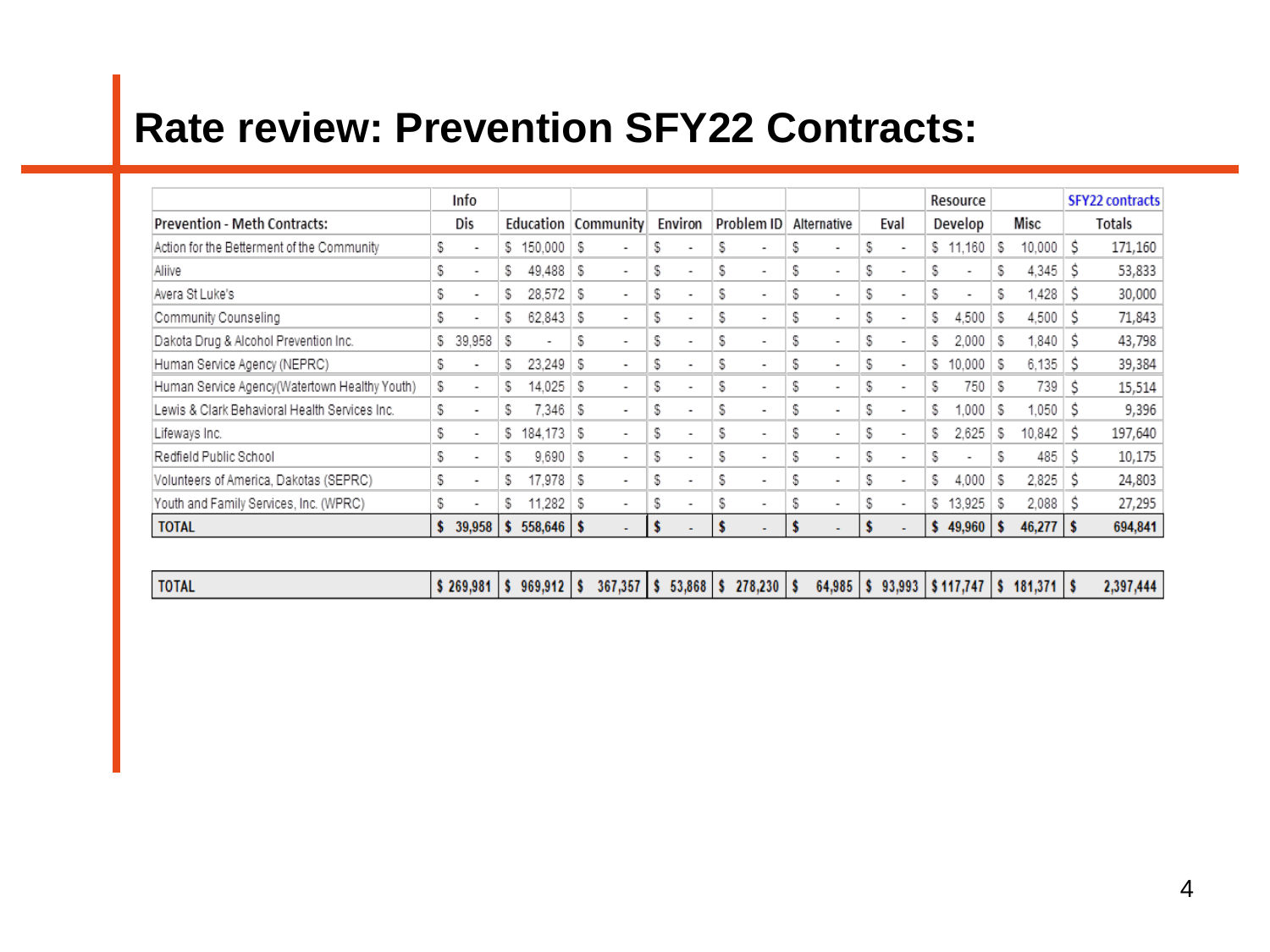## **Rate review: Current Prevention Structure**

- 15-minute unit reimbursement rates:
	- ▪Information Dissemination: \$12.75
	- ■Education: \$12.75
	- ▪Community-Based: \$13.75
	- ▪Environmental: \$12.00
	- ▪Problem ID and Referral: \$15.00
	- ▪Alternatives: \$12.00
- Reimbursed at actual costs:
	- ▪Resource Development related to EBP implementation/staff training
	- ▪Ancillary related to coalition meetings and incentives
	- ■Evaluation
	- ▪Travel- specific to mileage/meals (not time to travel)
- Administrative costs reimbursed at 5% of direct services and resource development
- Difference with Substance Use Disorder Treatment rates ▪SUD Treatment rates are established to include all costs and calculated with less direct billable time.
	- ▪No additional costs are billed beyond the 15 minute or per diem rates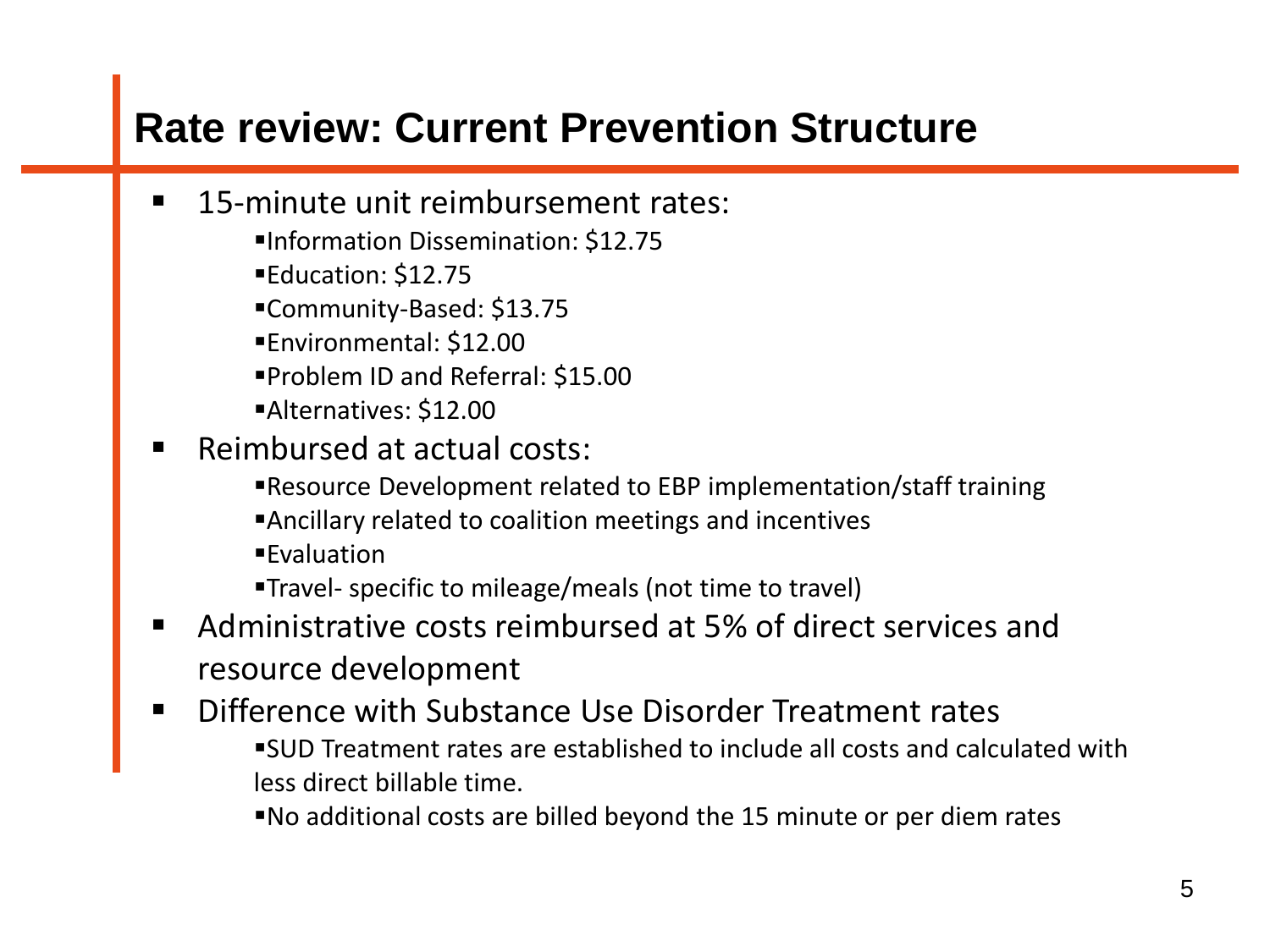- The following slides outline one potential model
	- ▪Intent to streamline
	- **Example 2** Preduce burden on agency and state staff, but maintain data integrity
	- ■Cover costs
	- ▪Move to one uniform rate
- As we go through this, what is missing or not calculated that should be?
- Goal is to cover all staff time & operating costs associated with the prevention services.

▪Prevention rates are different from treatment rates in that a majority is billable time

- Billable time would include:
	- Prep and training (as it is now),
	- Travel, and
	- Data entry into Mosaix
- Continued to be billed separate:
	- Meals/mileage for travel,
	- Curriculum,
	- National organization memberships,
	- Speaker fees, and
	- Meals/Snacks for events to be billed at a per diem
- Included in the rate would be:
	- Office supplies/equipment,
	- Rent,
	- Utilities,
	- Subscriptions/Registrations,
	- Printing/marketing materials,
	- Incentives, and
	- Professional services/fees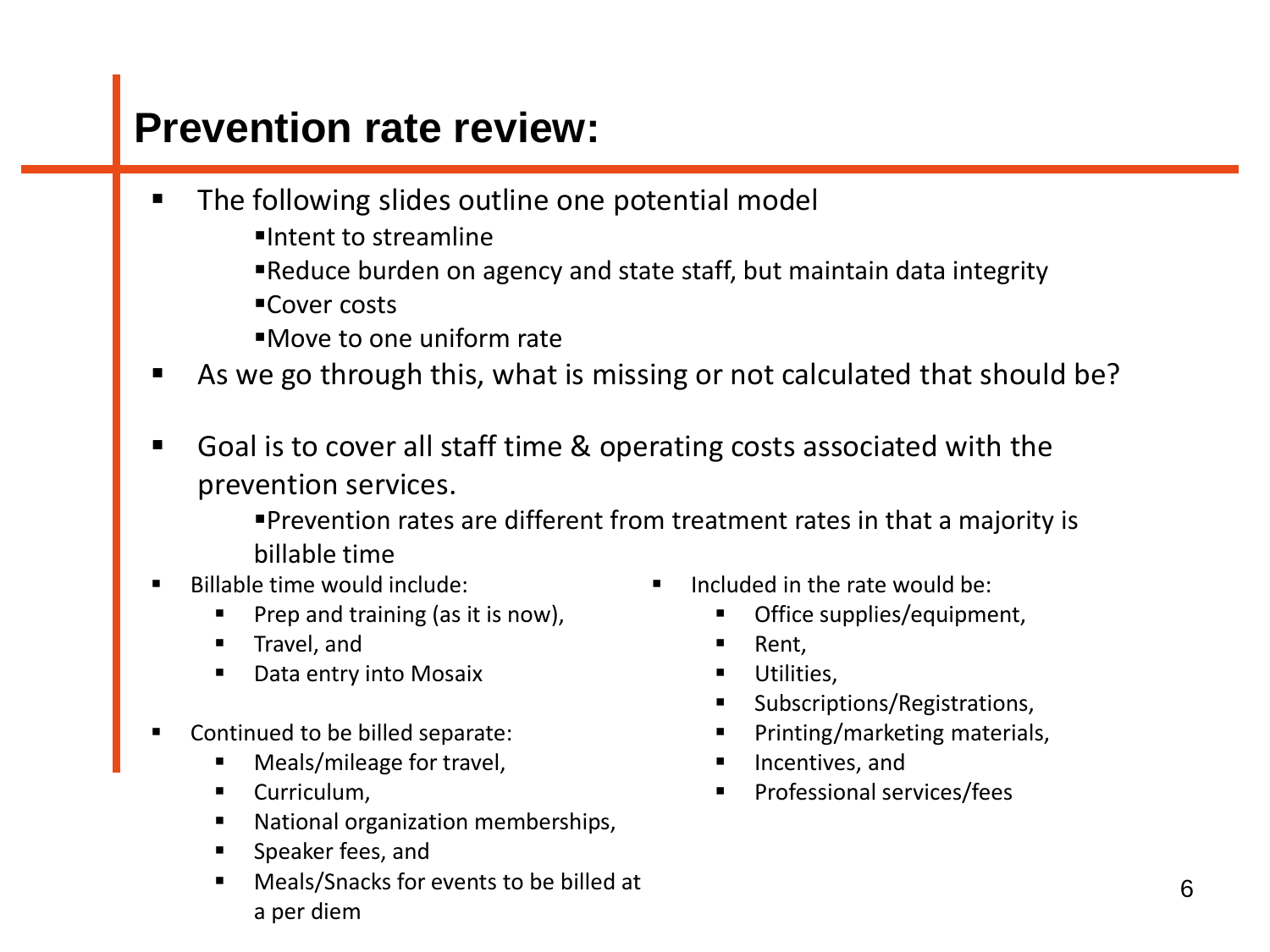#### **Direct staff salary:**

- Average salary of direct care worker from prevention survey
	- \$21.01 direct care worker average Nov. 2021
- Average salary of direct care worker from SUD cost reports
	- \$21.03 direct care worker average
	- Data from 2020 cost reports with an index for SFY21 & SFY22
- Average salary of DSS Chemical Dependency Counselor
	- \$20.83 direct care worker average 1-31-22

- Does not include additional 6% appropriated for SFY23
- Indexing will be applied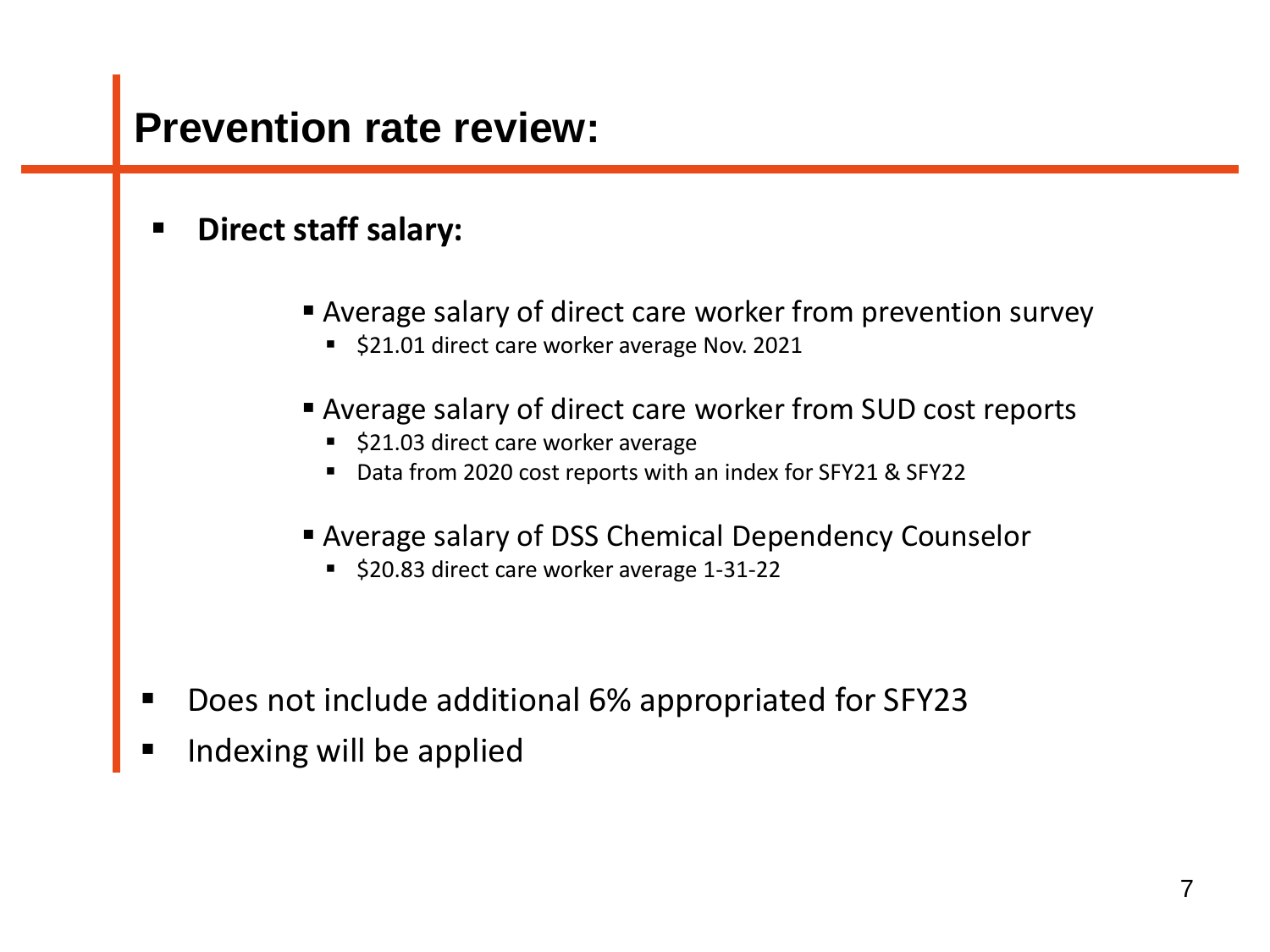#### ▪ **Direct staff salary:**

|                                | Salary   |      | <sup>1</sup> % FTE   Total Cost | Per Hr    |
|--------------------------------|----------|------|---------------------------------|-----------|
| <b>1</b> Direct staff salaries | \$43,701 | 1.00 | \$43.701                        | $\$21.01$ |
| Total direct staff salaries    |          |      | \$43.701                        |           |

■ Average salary of direct care worker from prevention survey (Nov. 2021)

- \$21.01 direct care worker average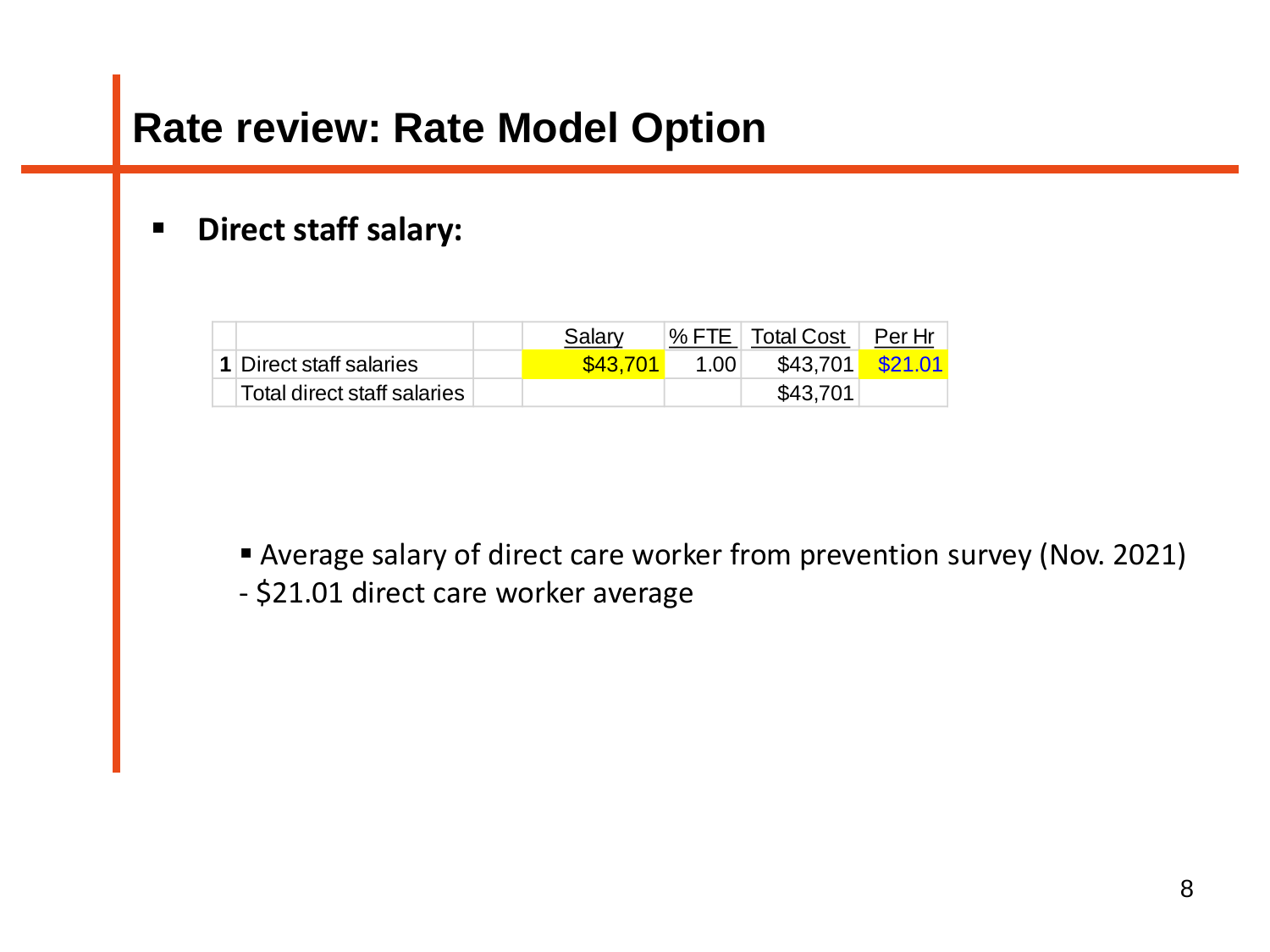#### ▪ **Benefits & Taxes:**

|                                       | Salary   | $%$ FTE | <b>Total Cost</b> | Per Hr  |
|---------------------------------------|----------|---------|-------------------|---------|
| <b>1</b> Direct staff salaries        | \$43,701 | 1.00    | \$43,701          | \$21.01 |
| Total direct staff salaries           |          |         | \$43,701          |         |
|                                       |          |         |                   |         |
| 2 Total direct staff salaries         |          |         | \$43,701          |         |
| % benefits and taxes                  |          |         | 18.50%            |         |
| Total direct staff benefits and taxes |          |         | \$8.085           |         |

- **Prevention survey data averaged at 15% with outliers removed**
- 18.5% from SUD & MH cost reports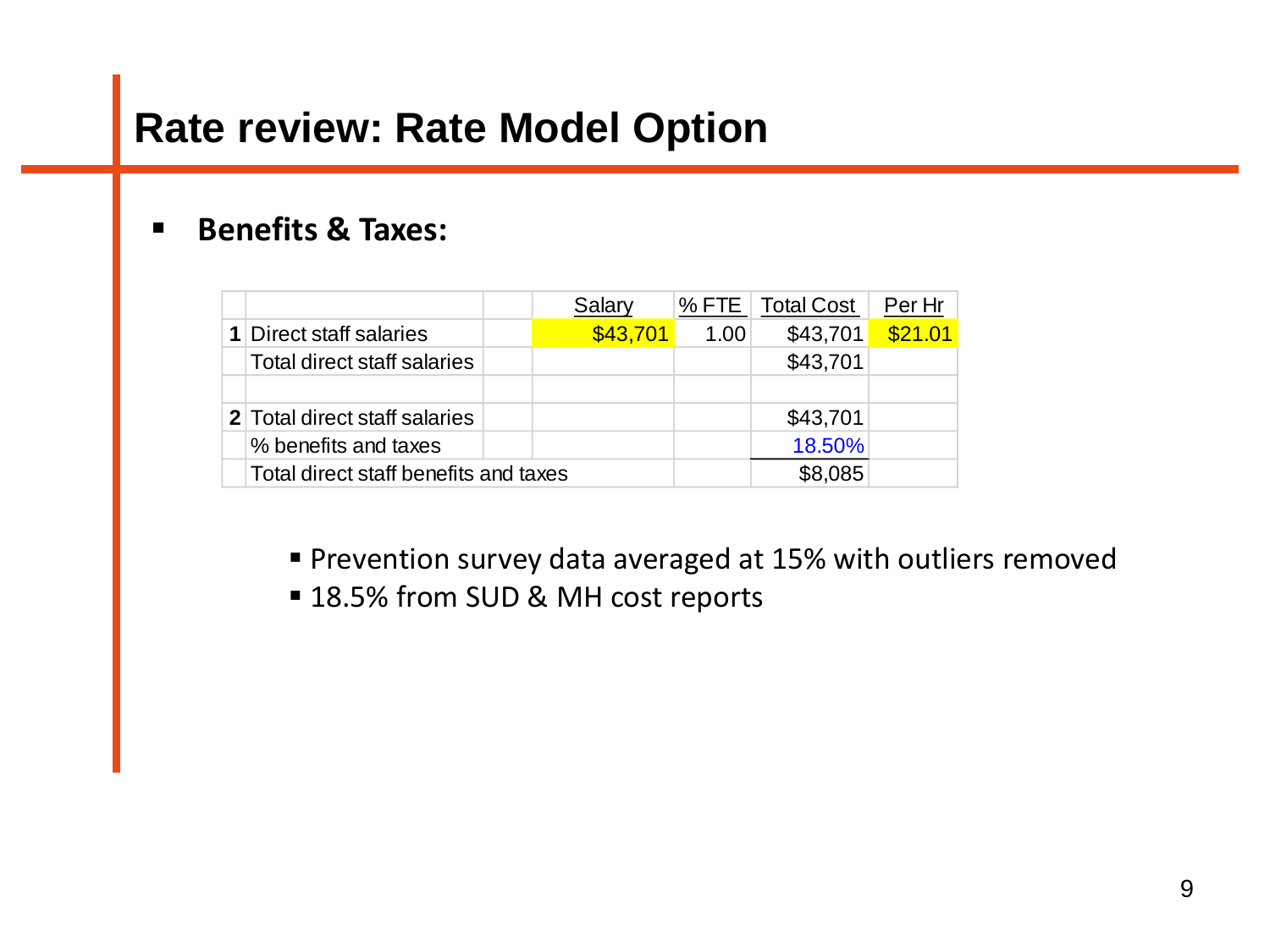#### ▪ **Direct staff salary, benefits & taxes:**

|                                                  | Salary   |      | % FTE   Total Cost | Per Hr  |
|--------------------------------------------------|----------|------|--------------------|---------|
| <b>1</b> Direct staff salaries                   | \$43,701 | 1.00 | \$43,701           | \$21.01 |
| Total direct staff salaries                      |          |      | \$43,701           |         |
|                                                  |          |      |                    |         |
| <b>2</b> Total direct staff salaries             |          |      | \$43,701           |         |
| % benefits and taxes                             |          |      | 18.50%             |         |
| Total direct staff benefits and taxes            |          |      | \$8,085            |         |
|                                                  |          |      |                    |         |
| <b>3</b> Total direct staff salaries             |          |      | \$43,701           |         |
| Total direct staff benefits and taxes            |          |      | \$8,085            |         |
| Total direct salary cost with benefits and taxes |          |      | \$51,786           |         |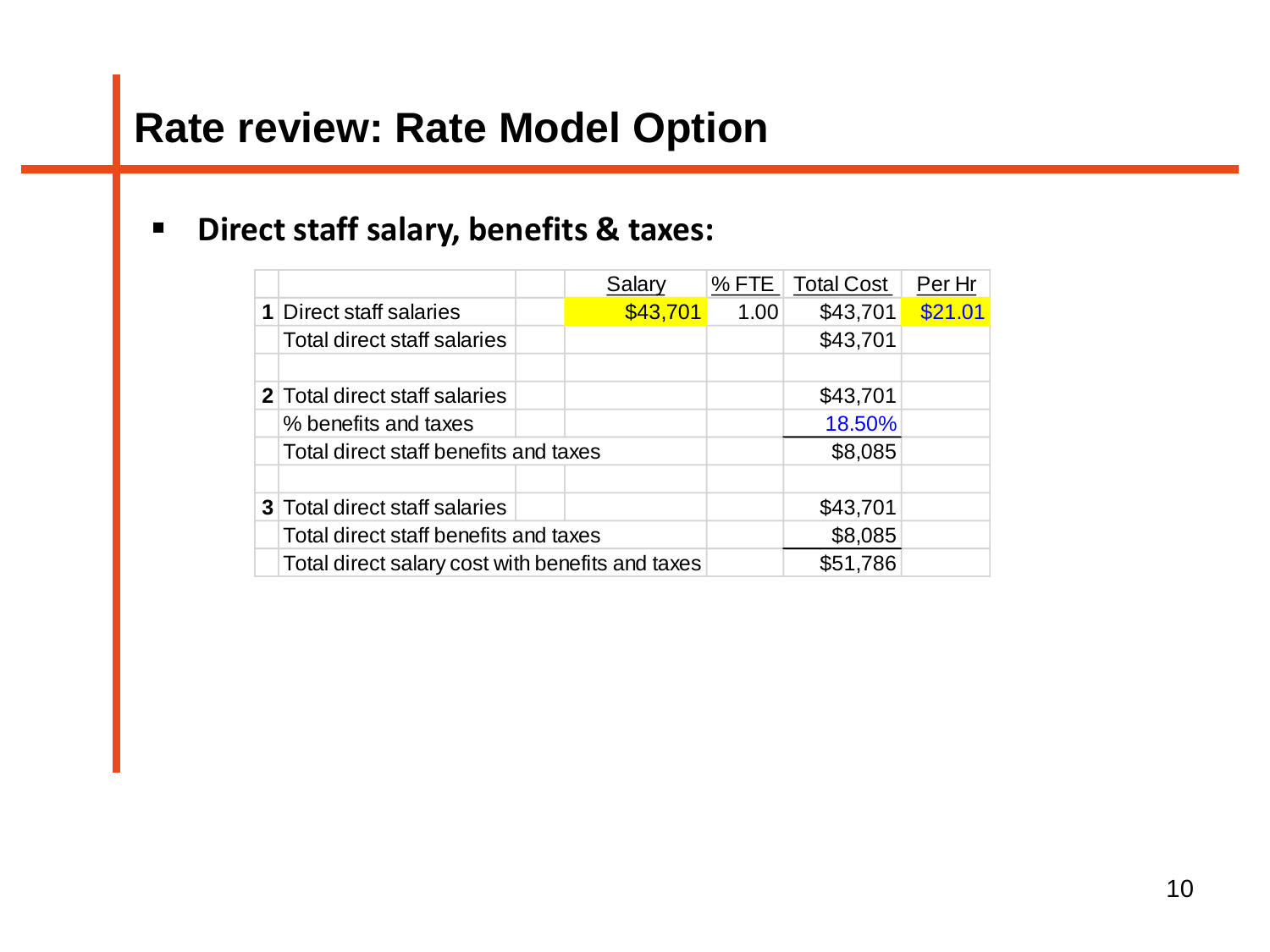#### **Operating costs per FTE:**

| 4 Total direct salary cost with benefits and taxes | \$51,786 |
|----------------------------------------------------|----------|
| <b>Total Operating Costs Per FTE</b>               | \$7,500  |
| <b>Total Cost</b>                                  | \$59,286 |

Operating Cost Per FTE Includes:

- Office supplies/equipment
- Rent/occupancy/depreciation/insurance
- Utilities/telephone
- Subscriptions/registrations
- Printing materials/marketing/promotional
- Incentives (to support activities example T-shirts, etc)
- Professional services and fees

(Survey data results were an avg. of \$3,641 per FTE which included curriculum costs.)

11 ■ Costs related to the following items would be billed separately: Meals/Mileage, Curriculums, Evaluations, Meals/Snacks for Events, National Organization Memberships, and Speaker Fees.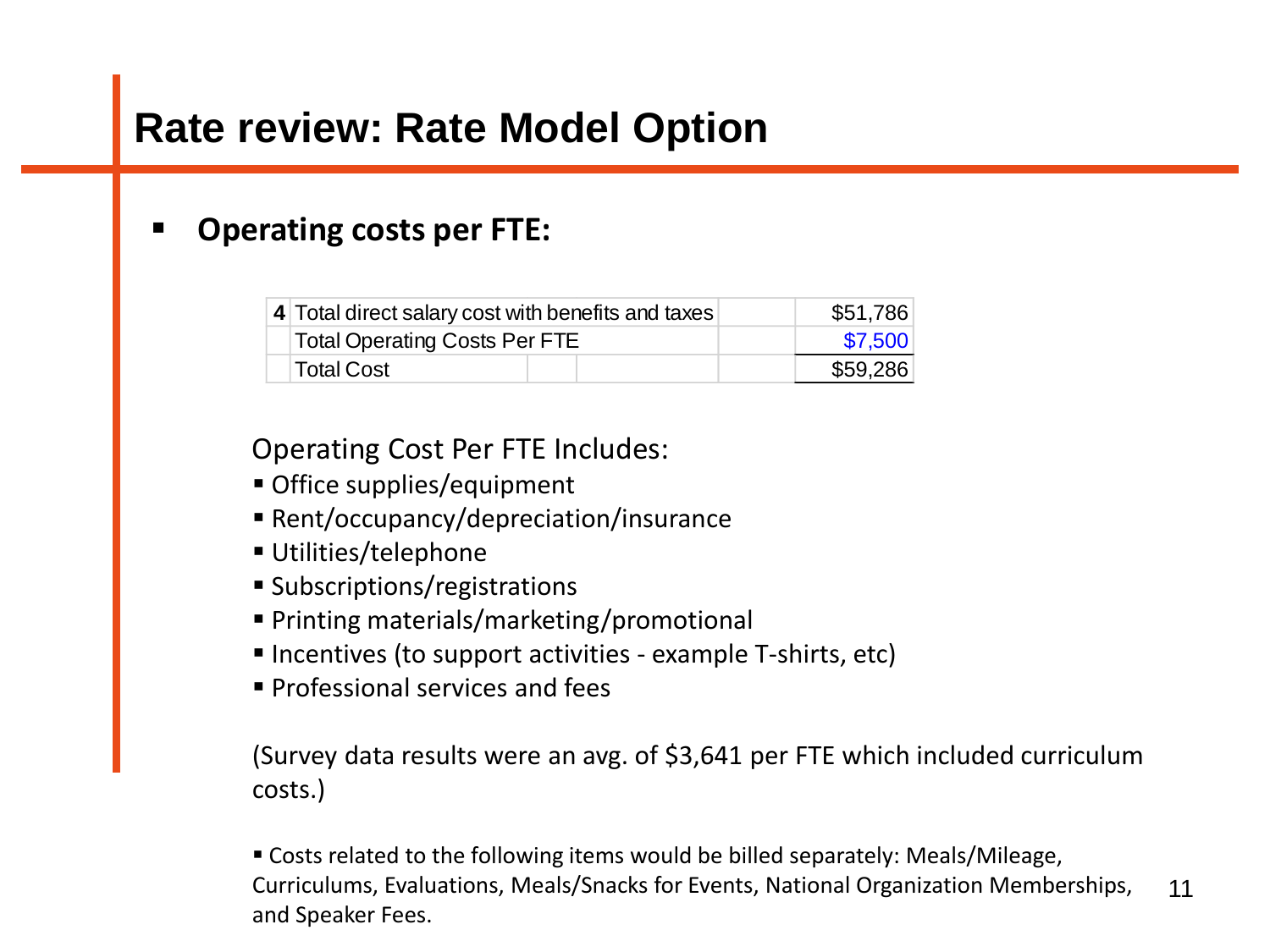#### ▪ **Indirect per FTE:**

| Total Cost including Indirect |  | \$62,250 |
|-------------------------------|--|----------|
| Indirect $@$ 5.0%             |  | \$2,964  |
| <b>5</b> Total Costs          |  | \$59,286 |

- Costs for indirect/overhead
	- **For example, Organization CEO, finance officer, etc.**
- Would be included in the 15min. unit rate, not billed separately.
- Block Grant has an indirect rate cap at 5.0%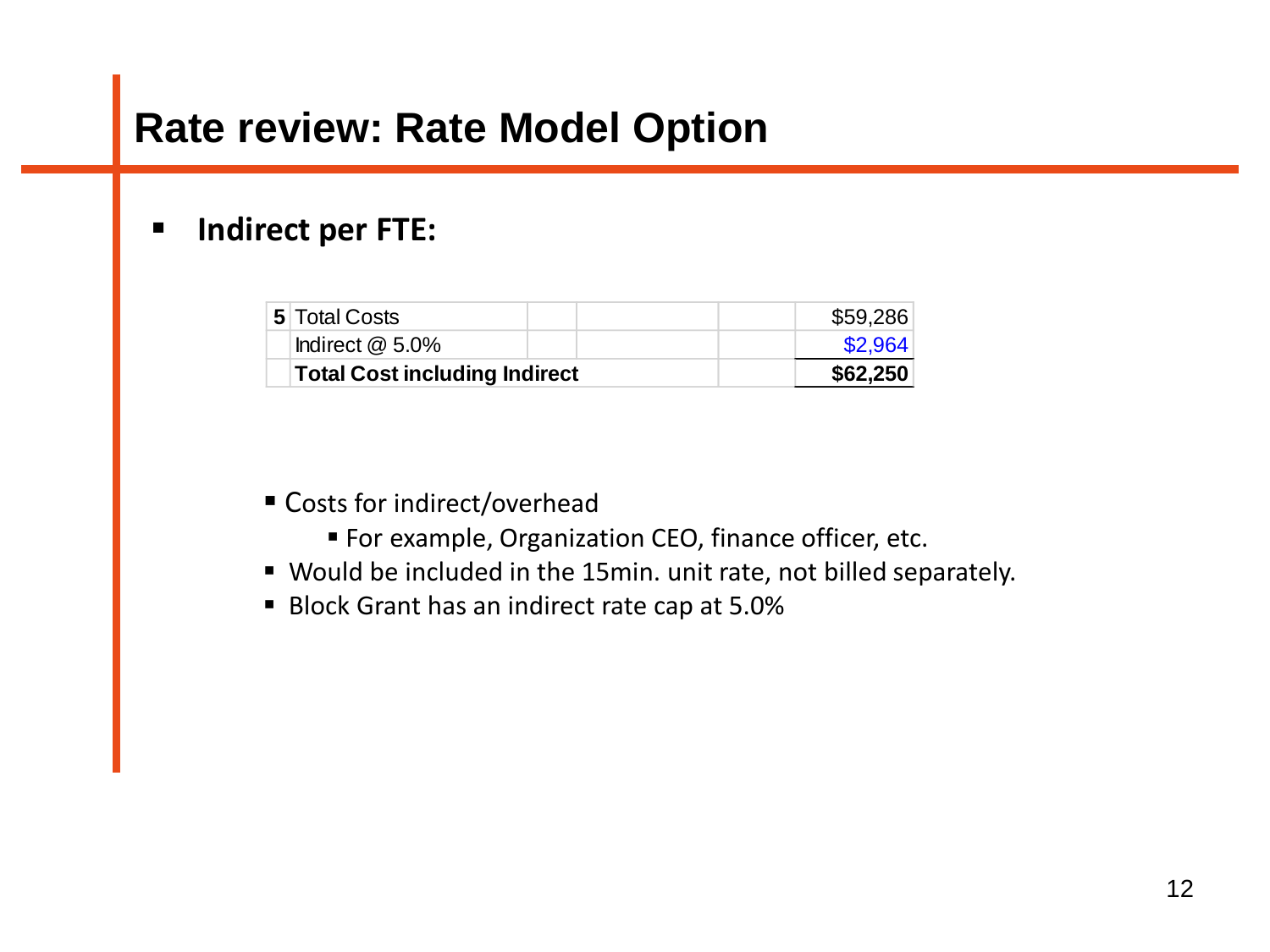#### ▪ **Total paid hours in a year per FTE:**

| 6 Total paid hours in a year |  | $2,080$ hours |  |
|------------------------------|--|---------------|--|
| X FTE                        |  | $1.00$ FTE    |  |
|                              |  | $2,080$ hours |  |

|                                                        | 2.080 Total Hours |                                                         |  |  |  |  |  |  |  |  |  |
|--------------------------------------------------------|-------------------|---------------------------------------------------------|--|--|--|--|--|--|--|--|--|
|                                                        |                   | (208) hrs annually for paid holidays/paid vac/sick/pers |  |  |  |  |  |  |  |  |  |
|                                                        |                   | <b>1,872</b> Total hours with adjustments               |  |  |  |  |  |  |  |  |  |
|                                                        |                   |                                                         |  |  |  |  |  |  |  |  |  |
| 90.00% billable time                                   |                   |                                                         |  |  |  |  |  |  |  |  |  |
| (total adjusted billable hours divided by total hours) |                   |                                                         |  |  |  |  |  |  |  |  |  |

■ Prevention survey data averaged 189 hrs. annually per FTE with outliers removed

■ 208 hrs. is 26 days per yr. which is included above for paid holidays, vacation, sick, personal leave, etc.

| % of billable time      |  | 90.00% |
|-------------------------|--|--------|
|                         |  |        |
| <b>7 Billable Hours</b> |  | 1.872  |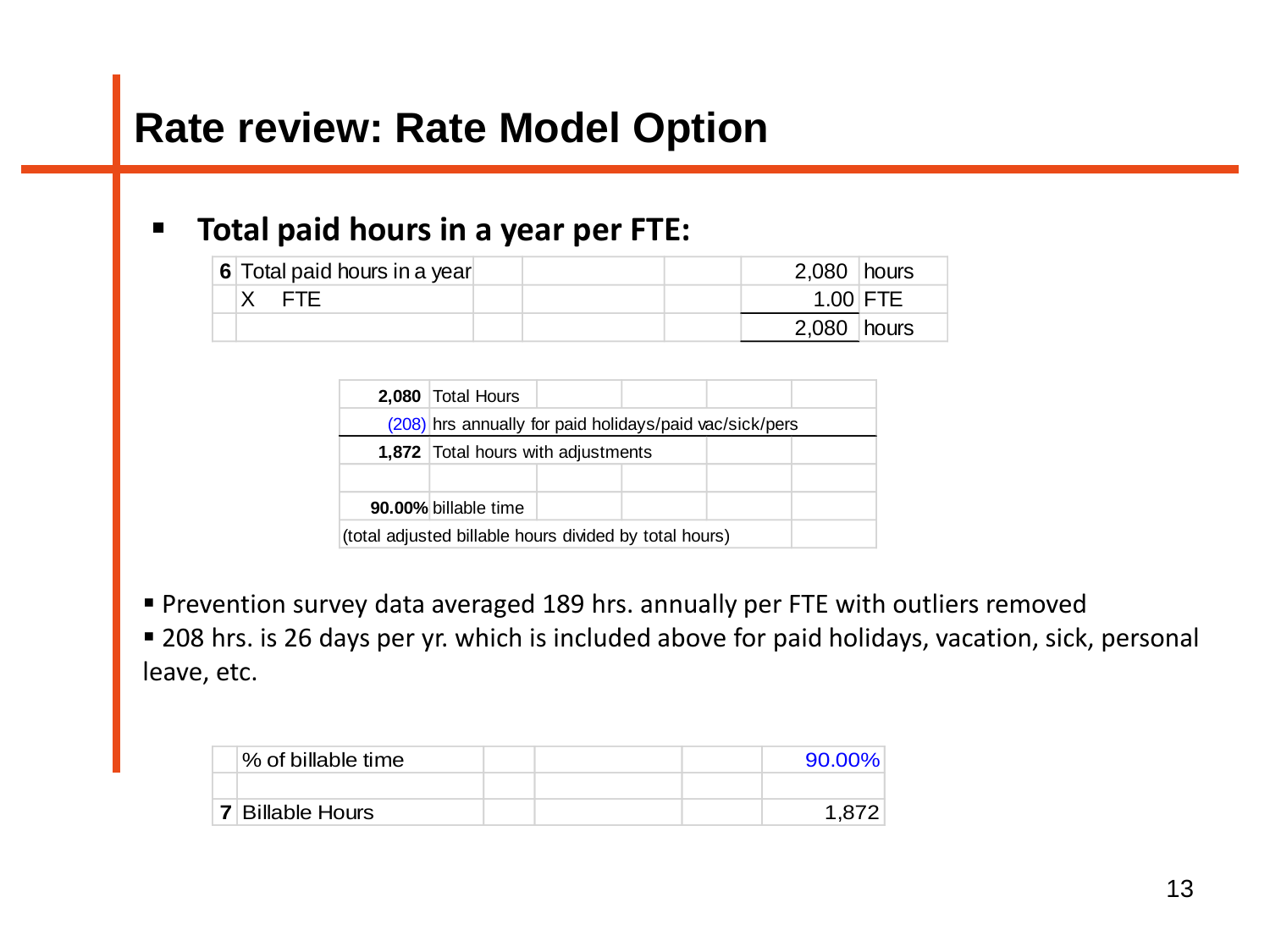#### ▪ **Total Cost per FTE:**

|                                      | 8 Total Cost including Indirect |  |  |  | \$62,250 |
|--------------------------------------|---------------------------------|--|--|--|----------|
| <b>Billable Hours</b>                |                                 |  |  |  | 1.872    |
| Per hour, adjusted for billable time |                                 |  |  |  | 33.25    |
| Per 15 min. unit                     |                                 |  |  |  | \$8.31   |

**This is not a recommendation today, but one potential model** 

**The above rate is not a one-to-one comparison of the rates below.** 

|                             |     | <b>Info</b>        |  |                    |                                                    |                                                                                               |  |       |  |                     |  |                    |  |
|-----------------------------|-----|--------------------|--|--------------------|----------------------------------------------------|-----------------------------------------------------------------------------------------------|--|-------|--|---------------------|--|--------------------|--|
| <b>Prevention Contracts</b> | Dis |                    |  |                    | Education Community Environ Problem ID Alternative |                                                                                               |  |       |  |                     |  |                    |  |
|                             |     | H <sub>0</sub> 024 |  | H <sub>0</sub> 025 |                                                    | H <sub>0</sub> 026                                                                            |  | H0027 |  | H <sub>0</sub> 028  |  | H <sub>0</sub> 029 |  |
| Rate (15 Minute) SFY22      |     |                    |  |                    |                                                    | $\frac{1}{2}$ 12.75 $\frac{1}{2}$ 12.75 $\frac{1}{2}$ 13.75 $\frac{1}{2}$ 12.00 $\frac{1}{2}$ |  |       |  | $15.00 \, \text{S}$ |  | 12.00              |  |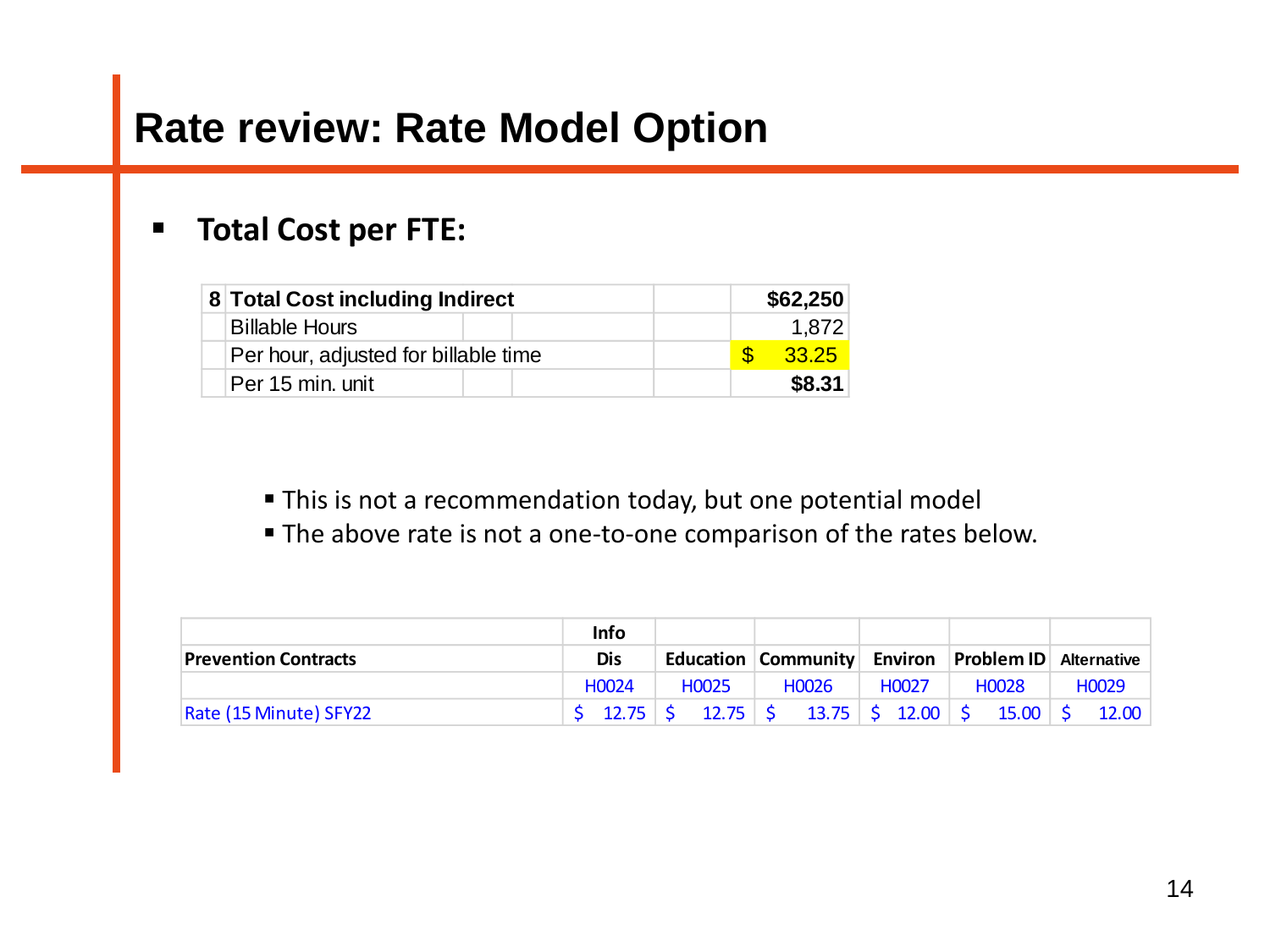|                                                        |  |                                                    |  | Salary   | % FTE | <b>Total Cost</b> | Per Hr     |
|--------------------------------------------------------|--|----------------------------------------------------|--|----------|-------|-------------------|------------|
| <b>Summary:</b>                                        |  | 1 Direct staff salaries                            |  | \$43,701 | 1.00  | \$43,701          | \$21.01    |
|                                                        |  | Total direct staff salaries                        |  |          |       | \$43,701          |            |
|                                                        |  |                                                    |  |          |       |                   |            |
|                                                        |  | 2 Total direct staff salaries                      |  |          |       | \$43,701          |            |
|                                                        |  | % benefits and taxes                               |  |          |       | 18.50%            |            |
|                                                        |  | Total direct staff benefits and taxes              |  |          |       | \$8,085           |            |
|                                                        |  |                                                    |  |          |       |                   |            |
|                                                        |  | 3 Total direct staff salaries                      |  |          |       | \$43,701          |            |
|                                                        |  | Total direct staff benefits and taxes per FTE      |  |          |       | \$8,085           |            |
|                                                        |  | Total direct salary cost with benefits and taxes   |  | \$51,786 |       |                   |            |
| " Costs related to the following items would be billed |  |                                                    |  |          |       |                   |            |
| separately:                                            |  | 4 Total direct salary cost with benefits and taxes |  | \$51,786 |       |                   |            |
|                                                        |  | <b>Total Operating Costs Per FTE</b>               |  |          |       | \$7,500           |            |
| ■Meals/Mileage,                                        |  | <b>Total Cost</b>                                  |  |          |       | \$59,286          |            |
| ■Curriculums,                                          |  |                                                    |  |          |       |                   |            |
| ■Evaluations,                                          |  | 5 Total Costs                                      |  |          |       | \$59,286          |            |
|                                                        |  | Indirect/Admin. & Support @ 5.0%                   |  |          |       | \$2,964           | 5.0%       |
| ■Meals/Snacks for Events,                              |  | <b>Total Cost including Indirect</b>               |  |          |       | \$62,250          |            |
| ■ National Organization Memberships, and               |  |                                                    |  |          |       |                   |            |
| Speaker Fees.                                          |  | 6 Total paid hours in a year                       |  |          |       | 2,080 hours       |            |
|                                                        |  | X FTE                                              |  |          |       |                   | $1.00$ FTE |
|                                                        |  |                                                    |  |          |       | $2,080$ hours     |            |
|                                                        |  |                                                    |  |          |       |                   |            |
|                                                        |  | % of billable time                                 |  |          |       | 90.00%            |            |
|                                                        |  | <b>7</b> Billable Hours                            |  |          |       | 1,872             |            |
|                                                        |  | 8 Total Cost including Indirect                    |  |          |       | \$62,250          |            |

Billable Hours 1,872 Per hour, adjusted for billable time Per 15 min. unit **\$8.31**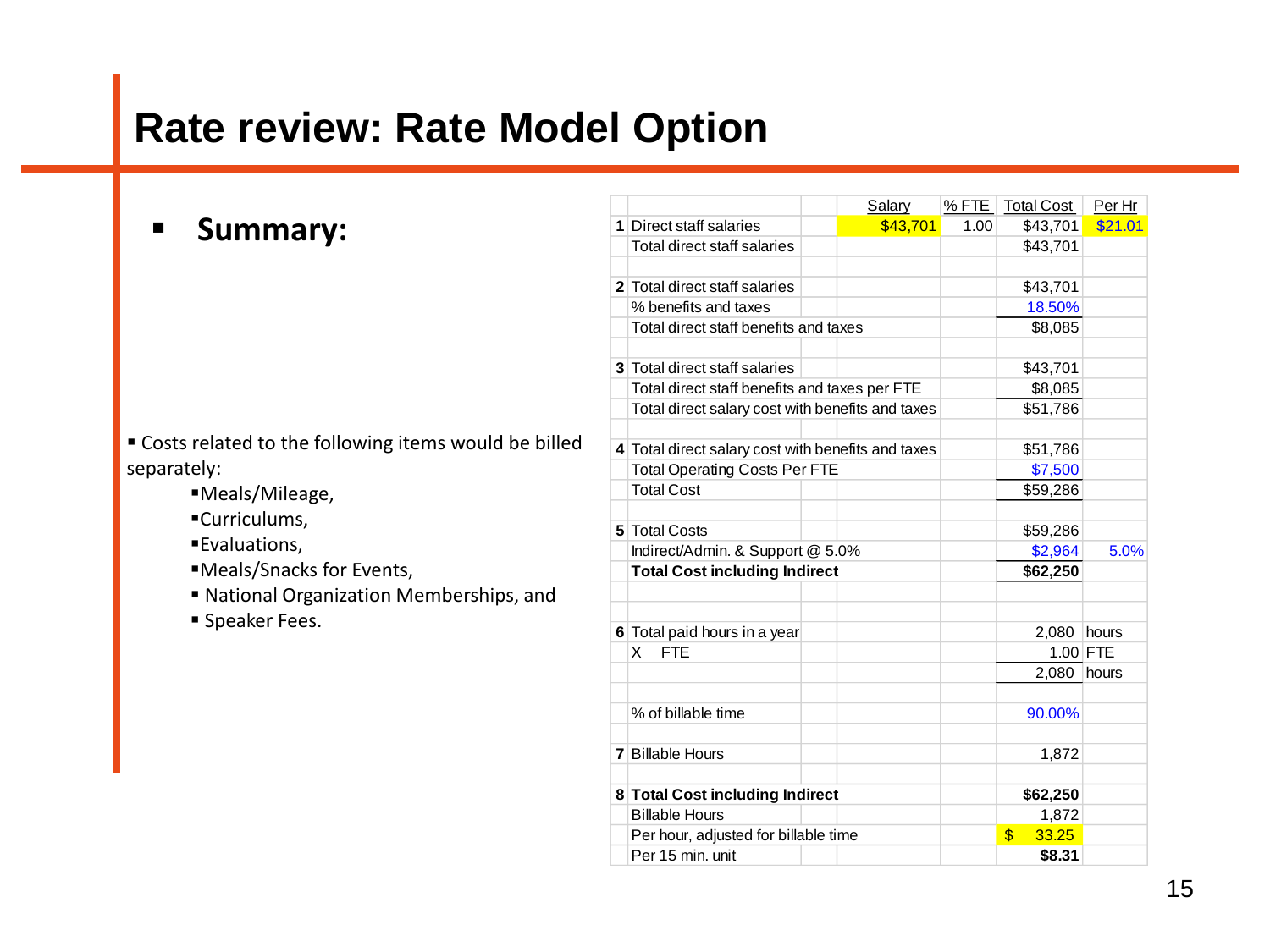#### ▪ **Proposed changes for staff time associated with prevention services:**

- Training Time
	- Current: Staff time spent attending training is reimbursed based on actual salaries.
	- Proposed: Training time (providing/receiving) would be reimbursed at the 15min. unit rate rather than actual salaries.
	- Example: Staff attend Interactive Journaling training that is 1.5 hours. Billing would be submitted for 6 units at the 15-minute rate.
- **Travel Time** 
	- Current: Time spent traveling is not allowed to be billed.
	- Proposed: Travel time from your main office would be reimbursed at the 15min. unit rate
	- Example: Staff spend 1.5 hours traveling from the main office area. Billing would be submitted for 6 units at the 15-minute rate.
	- Example 2: Staff spent half an hour traveling across Sioux Falls. Billing would be submitted for 2 units at the 15-minute rate.
- Time to enter data into the prevention system
	- Current: Time spent inputting data into Mosaix is not allowed to be billed.
	- Proposed: Data entry time would be reimbursed at the 15min. unit rate.
	- 16 ■ Example: Time spent entering data for the day is 45 minutes. Billing would be submitted for 3 units at the 15-minute rate.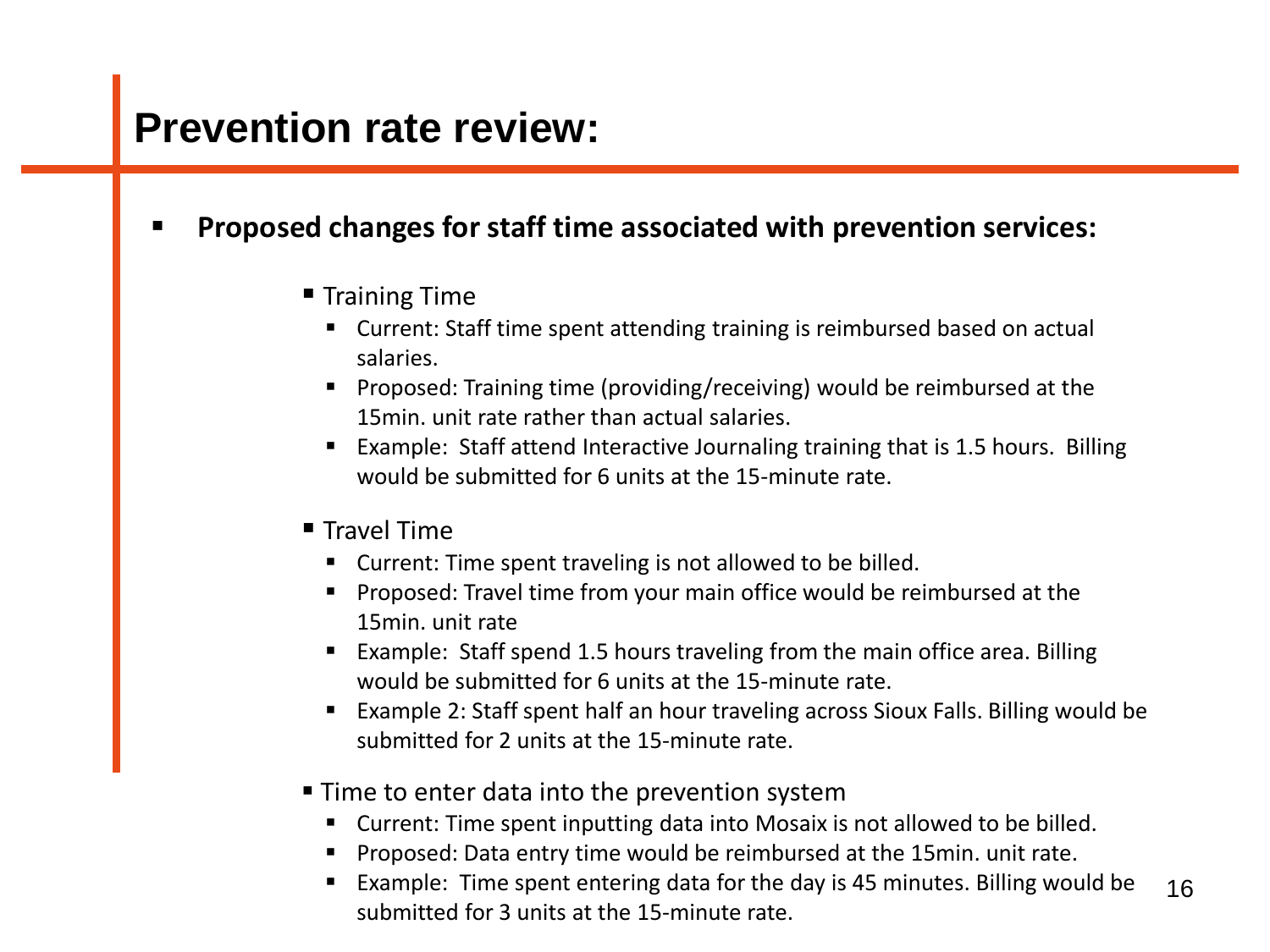- **Proposed list of items that providers could bill separate from the 15 minute unit rate:**
	- Travel: Meals/mileage per diem
		- Continue the current process: reimburse at state per diem and mileage rates.
		- Retain documentation on file of times and miles traveled.
	- Meals/Snacks for events to be reimbursed at a set per diem
		- Current: Meals and Light snacks should not exceed the established per diem rates and billed under ANCL or RESD, depending on event. Meals and snacks are billed based on actual costs within per diem rates. Receipts and attendance sheets are submitted.
		- Proposed: Meals and Light snacks reimbursed at established per diems based on number of individuals in attendance. This includes a coalition meeting or event. Retain documentation on file.
			- Excludes bags of candy to be used in educational settings.
		- Example: Cookies are provided at an afternoon coalition meeting with 5 people attending. Billing would be submitted for \$15 with 5 people in attendance.
		- Example 2: Lunch provided during a lunch-hour coalition meeting with 5 attending. Billing would be submitted for \$70 with 5 people in attendance.
	- Evaluations
		- Continue the process as it has been in the past.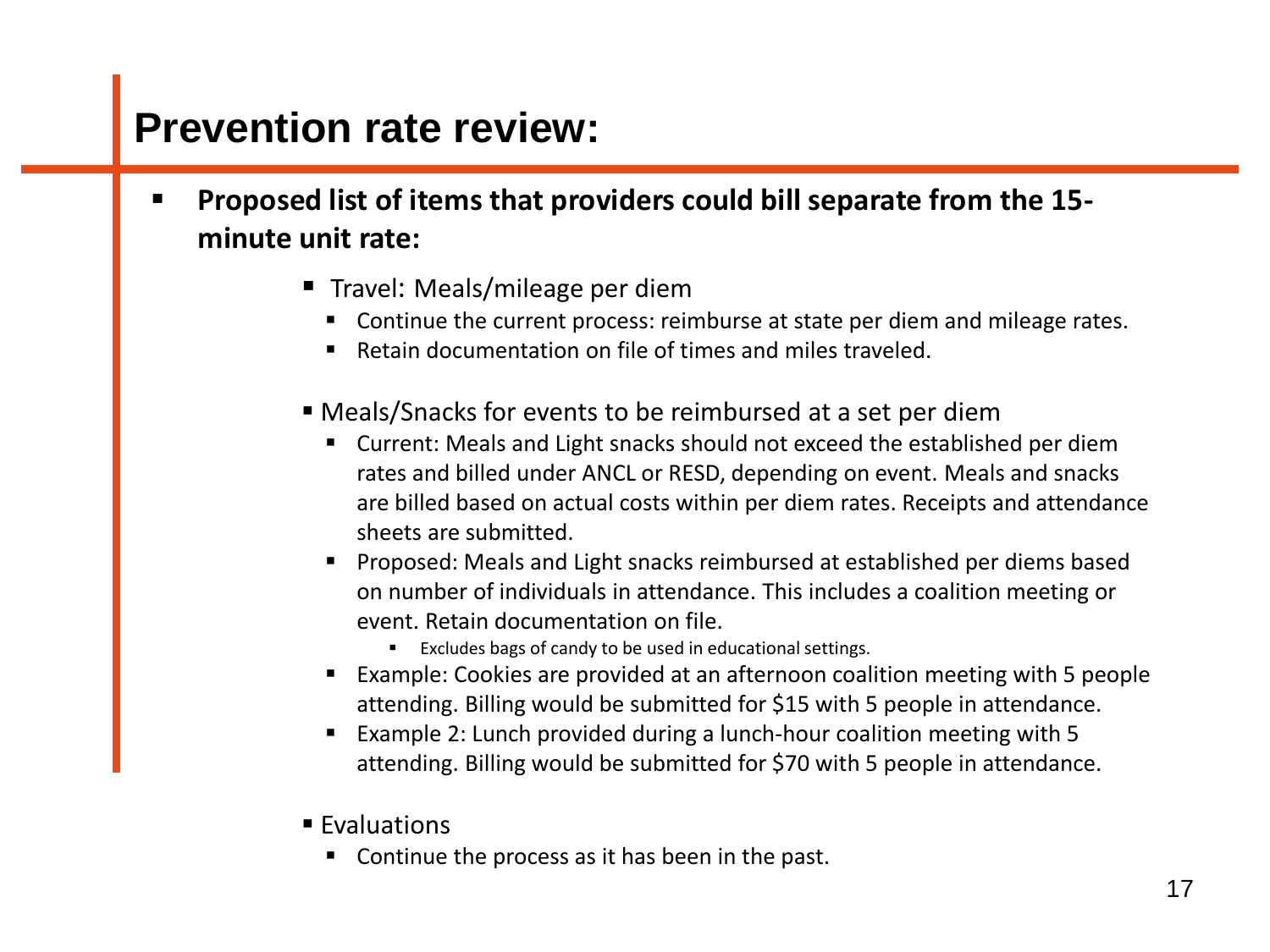- **Proposed list of items that providers could bill separate from the 15 minute unit rate:**
	- Cost for curriculums
		- Costs associated with obtaining the curriculum needed to support the delivery of an EBP.
		- Examples include, the EBP course, facilitator manuals, participant workbooks, and yearly curriculum fees.
	- National organization memberships
		- The fees associated with prevention staff being recognized as a part of a national organization with a primary focus on prevention (i.e., CADCA membership).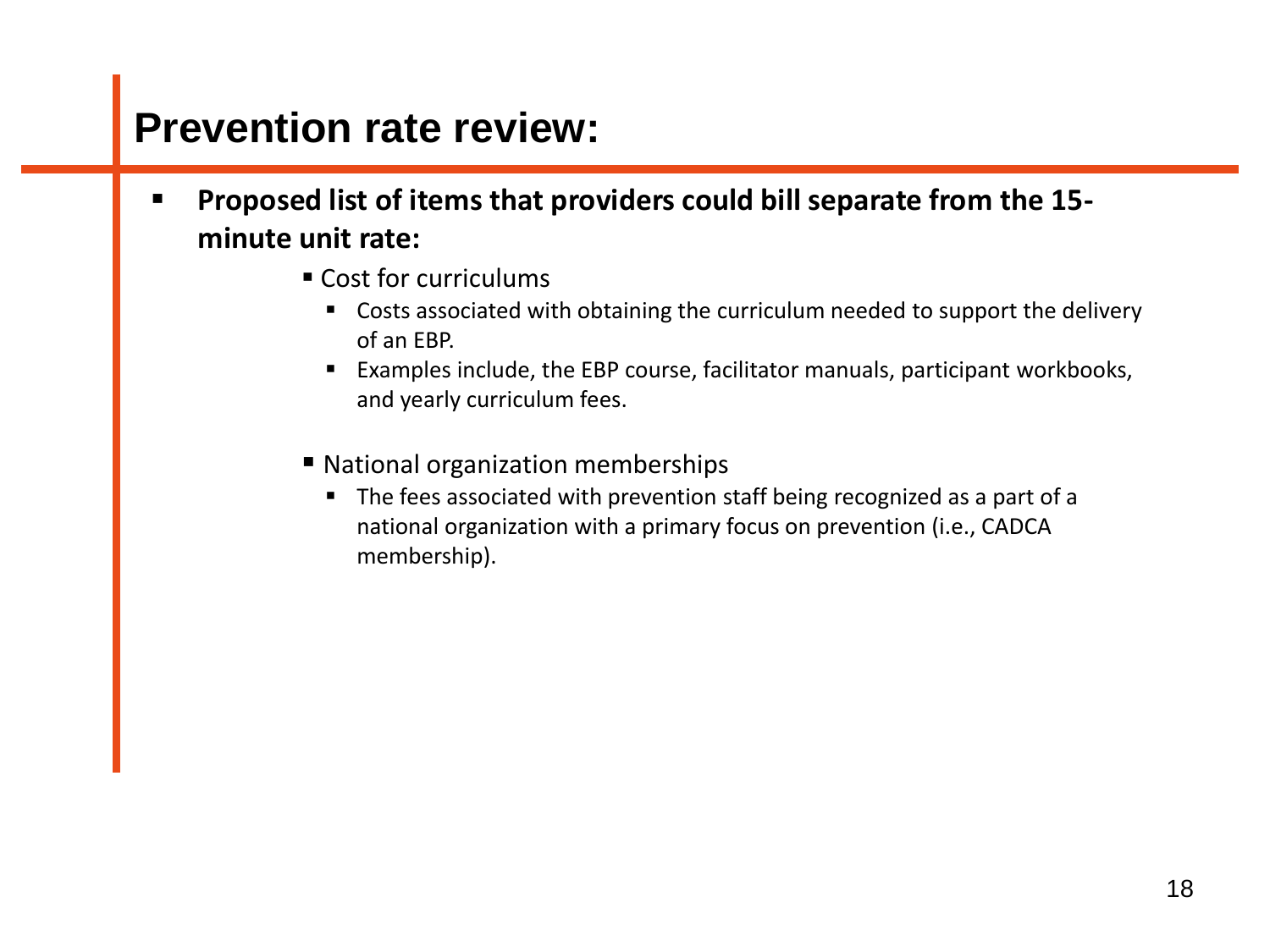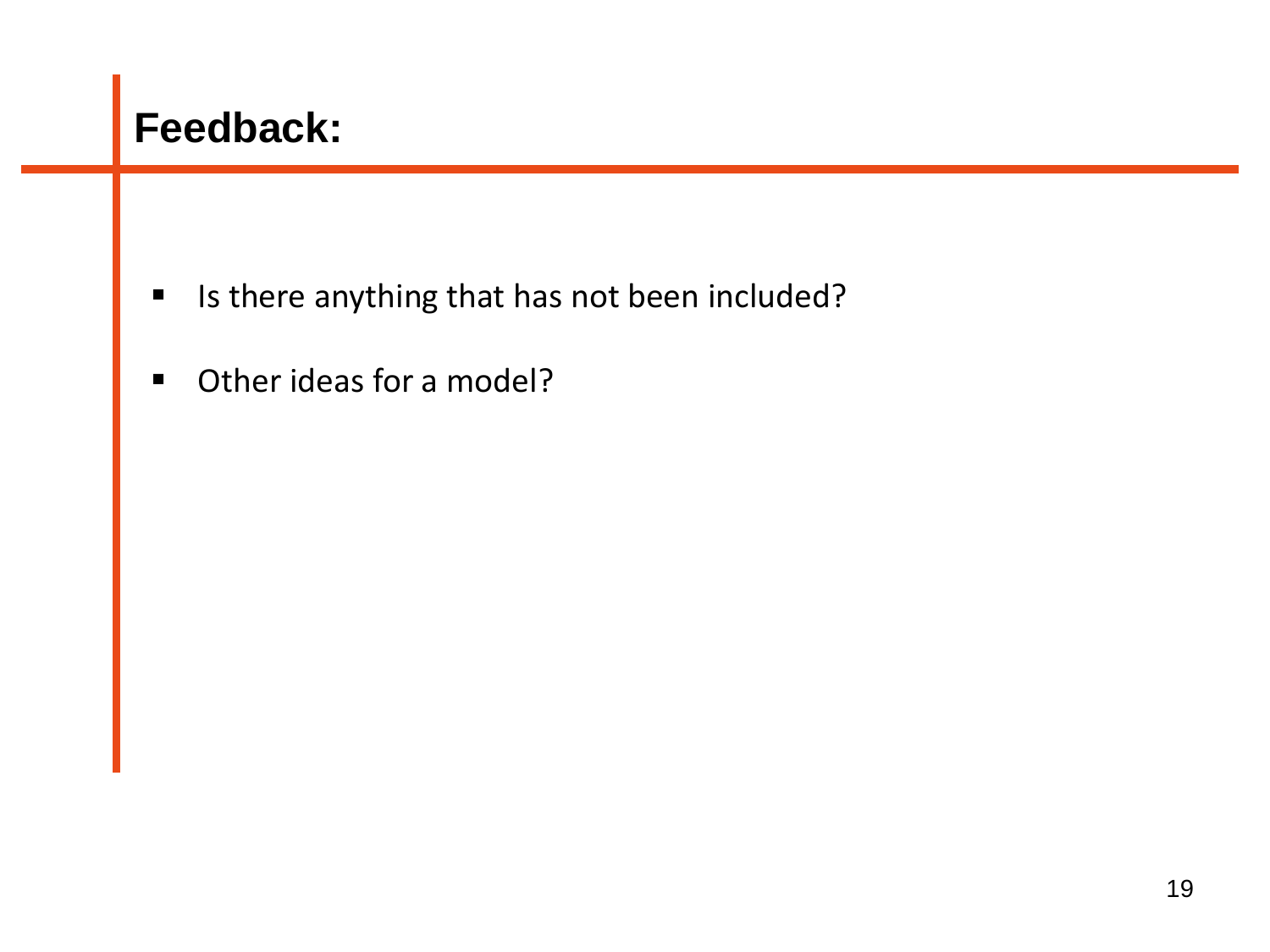## **Final Thoughts:**

- **Annual reporting of actual provider costs:** 
	- Collect data annually to getter a better understanding of all the provider costs to include in the rates.
	- More conversations in this area
	- One future option when we have collected better cost information, could be to have all costs included in the 15 min. unit rate and only separate billings for one-time or high-volume exceptions.
		- The rate would then increase, and the curriculum, food, etc. costs would not be invoiced separately.